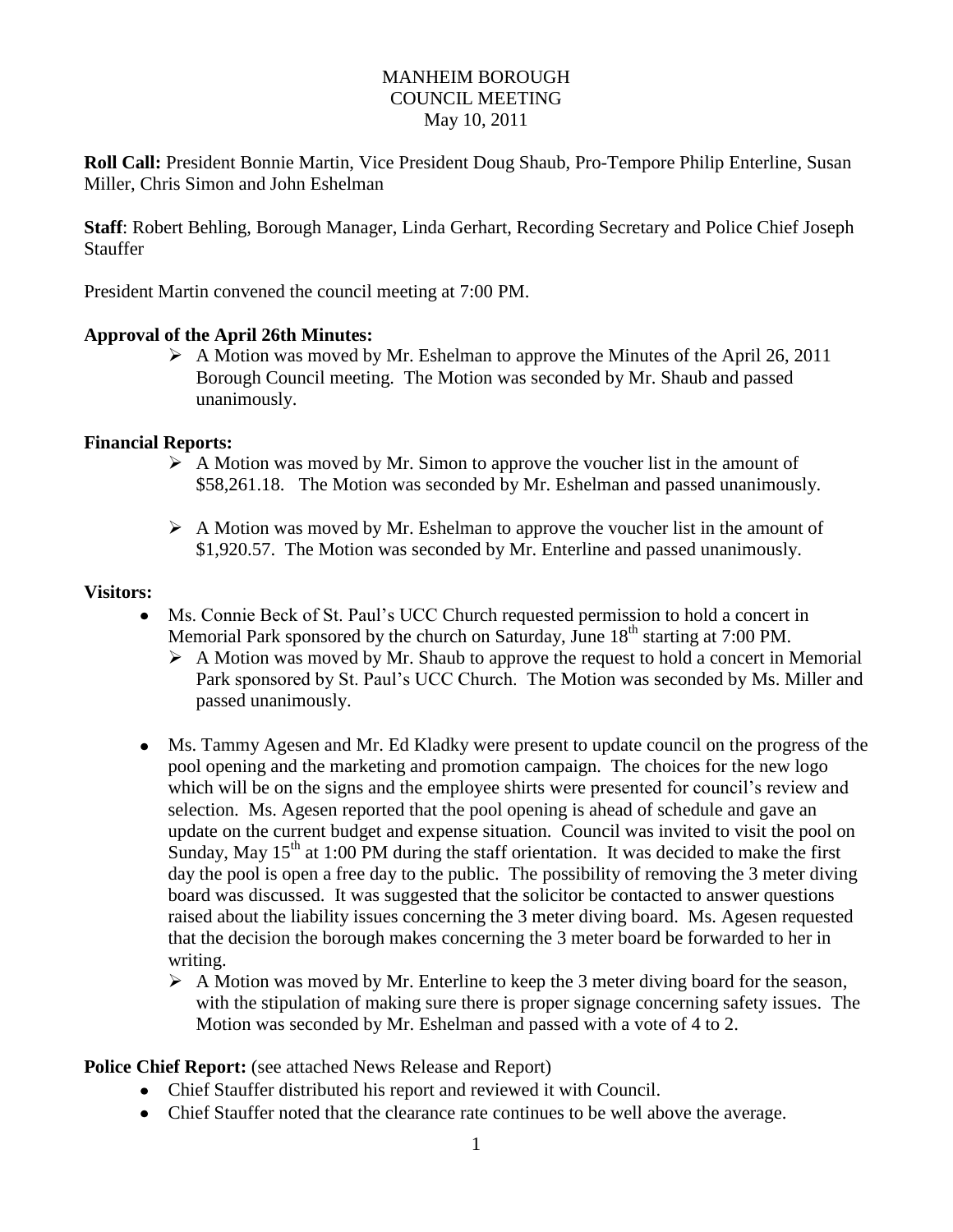# **Borough Managers Report:**

- Mr. Behling distributed his Borough Manager Report and reviewed it with council.
- The reports for March and April from the Fire Chief were distributed.
- Mr. Behling commended the office staff for all the time and effort given to help with the pool and park openings, especially with memberships and park and construction scheduling.
- The Website is being updated.
- The re-codification information has been sent to General Code for a quote to start the process.
- The borough has received a 50% façade grant from the Manheim Downtown Development Group to complete the painting on the borough building.
- Mr. Behling updated council on the paving project being completed by MAEDC.
- The need to fix pot holes was discussed. The list will be forwarded to the streets department for completion as they are reported to the office.
- The Borough will need to adopt a stormwater management ordinance by December 9, 2011.
- Street sweeping is currently underway this week.
- The East Gramby Street project specifications are currently being completed for advertisement later this month.
- Council members reported properties with high grass and weed complaints.
- The sinking street cuts from work performed by UGI were discussed and will be monitored.
- The fire hydrants will continue to be painted throughout the borough by the authority when personnel or volunteers are available.
- Further discussion was held concerning the 3 meter diving board. Mr. Behling assured council that the safety of the diving board will be addressed during the orientation of the pool staff on Sunday, May  $15^{th}$ .

# **Committee Reports:**

- The Personnel Committee has developed a job description for the Public Works Foreman position that is currently being advertised to replace Mr. Erich Hess.
- The Finance Committee presented a list of the capital projects and their costs which will be scheduled for this year. It was reported that revenue and expenses are balanced year to date. A discussion was held concerning the recommendation made by the finance committee to purchase a new dump truck versus the original plan to look for a used vehicle.
	- $\triangleright$  A Motion was moved by Mr. Shaub to purchase a new dump truck with plow as presented. The Motion was seconded by Mr. Simon and passed with a vote of 5 to 1.
- An update was presented on the proposed Market Square Project which is being considered by the  $250<sup>th</sup>$  Anniversary Committee as something they would be interested in contributing to for their legacy project. One of the suggestions from the  $250<sup>th</sup>$  Anniversary Committee is the replacement of the lamp posts on the square. The first step in proceeding with this project would be the completion of the Market Square Study by David Christian.
	- A Motion was moved by Mr. Eshelman to proceed with the Market Square Study. The Motion was seconded by Mr. Enterline and passed unanimously.

# **New Business:**

Doug Lamb Construction was presented for approval as the low and lone bidder for the  $\bullet$ South Main Street Curb and Sidewalk Contract.